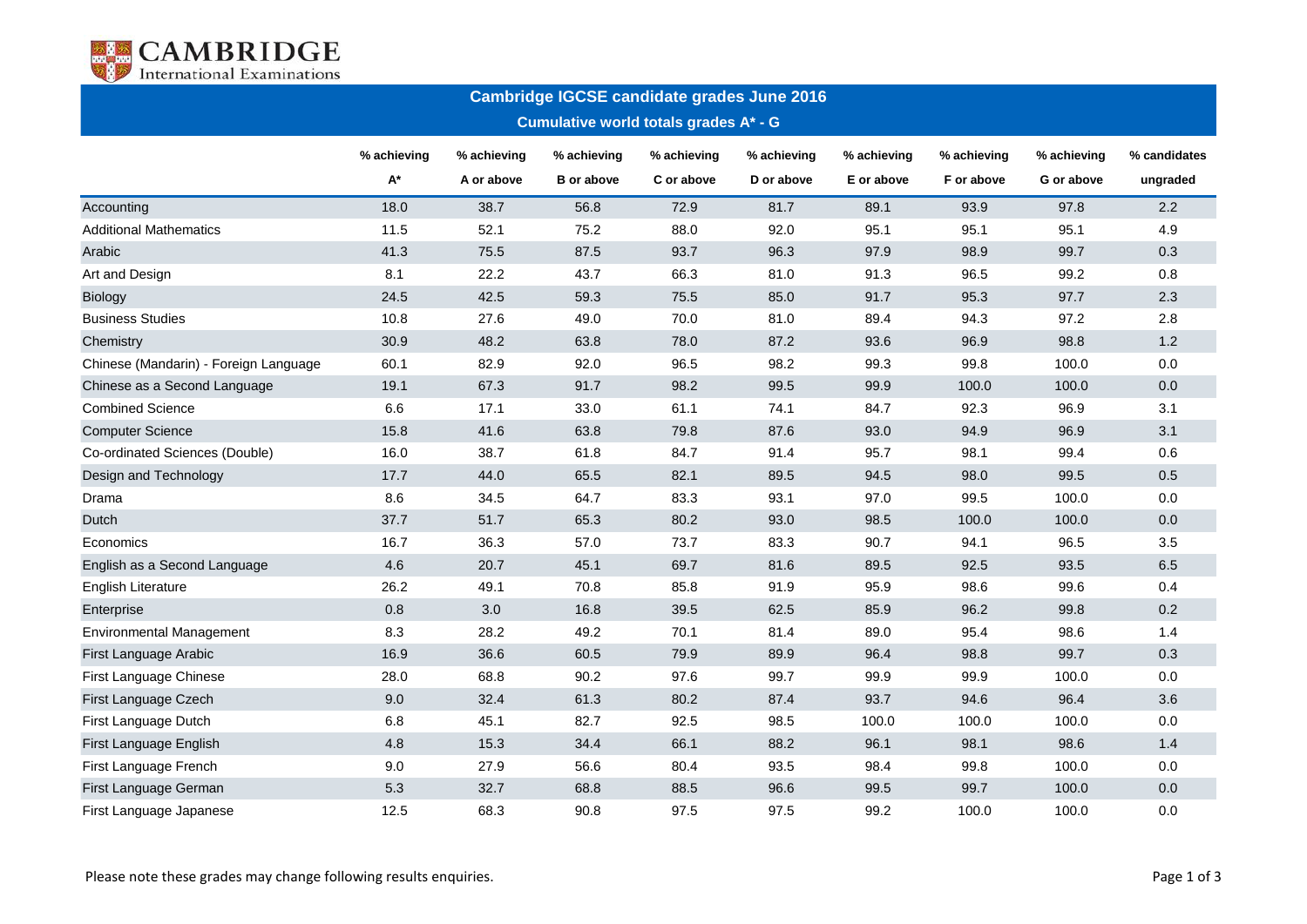

| <b>Cambridge IGCSE candidate grades June 2016</b> |             |             |                   |             |             |             |             |             |              |  |
|---------------------------------------------------|-------------|-------------|-------------------|-------------|-------------|-------------|-------------|-------------|--------------|--|
| Cumulative world totals grades A* - G             |             |             |                   |             |             |             |             |             |              |  |
|                                                   | % achieving | % achieving | % achieving       | % achieving | % achieving | % achieving | % achieving | % achieving | % candidates |  |
|                                                   | $A^*$       | A or above  | <b>B</b> or above | C or above  | D or above  | E or above  | F or above  | G or above  | ungraded     |  |
| First Language Korean                             | 6.7         | 34.7        | 76.6              | 96.5        | 99.5        | 100.0       | 100.0       | 100.0       | 0.0          |  |
| First Language Portuguese                         | 7.1         | 39.3        | 80.8              | 96.4        | 98.8        | 99.8        | 99.8        | 100.0       | 0.0          |  |
| First Language Russian                            | 12.3        | 49.5        | 83.1              | 93.8        | 98.5        | 98.8        | 99.7        | 100.0       | $0.0\,$      |  |
| First Language Spanish                            | 6.3         | 27.9        | 56.6              | 84.2        | 96.3        | 99.2        | 99.6        | 99.7        | 0.3          |  |
| First Language Thai                               | $8.8\,$     | 29.6        | 57.2              | 79.0        | 91.2        | 96.6        | 99.1        | 99.9        | 0.1          |  |
| First Language Turkish                            | 15.2        | 55.8        | 76.4              | 88.4        | 95.7        | 98.6        | 99.6        | 100.0       | 0.0          |  |
| Food and Nutrition                                | 3.6         | 16.6        | 40.2              | 67.2        | 81.0        | 89.5        | 98.4        | 99.7        | 0.3          |  |
| French                                            | 43.0        | 65.5        | 80.7              | 90.6        | 95.6        | 98.5        | 99.7        | 100.0       | 0.0          |  |
| Geography                                         | 15.2        | 34.9        | 55.9              | 73.3        | 84.1        | 91.8        | 96.5        | 98.7        | 1.3          |  |
| German                                            | 46.9        | 70.7        | 86.5              | 94.5        | 98.0        | 99.3        | 99.8        | 99.9        | 0.1          |  |
| <b>Global Perspectives</b>                        | 12.9        | 37.5        | 63.9              | 83.6        | 92.2        | 96.7        | 98.8        | 99.8        | 0.2          |  |
| Greek                                             | 79.3        | 92.6        | 94.5              | 98.6        | 100.0       | 100.0       | 100.0       | 100.0       | 0.0          |  |
| History                                           | 27.1        | 50.0        | 69.0              | 83.6        | 89.3        | 93.6        | 97.2        | 99.2        | $0.8\,$      |  |
| ICT                                               | 12.9        | 36.0        | 57.9              | 74.1        | 84.8        | 92.9        | 96.3        | 98.5        | 1.5          |  |
| Indonesian                                        | 81.1        | 92.7        | 96.0              | 97.8        | 99.6        | 100.0       | 100.0       | 100.0       | $0.0\,$      |  |
| <b>International Mathematics</b>                  | 20.2        | 43.4        | 61.4              | 80.8        | 91.5        | 96.6        | 98.2        | 98.9        | $1.1$        |  |
| Islamiyat                                         | 9.3         | 28.7        | 51.0              | 71.3        | 81.7        | 89.4        | 93.1        | 95.2        | 4.8          |  |
| Italian                                           | 83.2        | 92.3        | 97.4              | 99.0        | 100.0       | 100.0       | 100.0       | 100.0       | 0.0          |  |
| Kazakh as a Second Language                       | $0.8\,$     | $2.5\,$     | 14.9              | 36.4        | 49.6        | 61.2        | 87.6        | 100.0       | $0.0\,$      |  |
| Latin                                             | 12.8        | 33.7        | 51.3              | 64.2        | 75.9        | 84.0        | 90.4        | 94.7        | 5.3          |  |
| Malay                                             | 50.9        | 87.3        | 95.5              | 98.4        | 99.2        | 99.7        | 99.9        | 100.0       | $0.0\,$      |  |
| Mathematics                                       | 16.8        | 35.3        | 52.8              | 74.1        | 82.2        | 89.1        | 92.3        | 94.1        | 5.9          |  |
| Music                                             | 29.7        | 57.1        | 81.7              | 93.6        | 97.3        | 99.2        | 99.9        | 99.9        | 0.1          |  |
| <b>Pakistan Studies</b>                           | 6.7         | 23.2        | 45.9              | 68.1        | 84.5        | 94.1        | 96.7        | 98.6        | 1.4          |  |
| <b>Physical Education</b>                         | 8.6         | 28.1        | 52.0              | 72.0        | 89.2        | 96.8        | 98.7        | 99.5        | 0.5          |  |
| Physics                                           | 25.5        | 47.0        | 64.3              | 79.0        | 86.4        | 92.0        | 96.7        | 99.3        | 0.7          |  |
| Portuguese                                        | 33.1        | 84.7        | 96.0              | 98.7        | 99.8        | 99.8        | 99.8        | 100.0       | $0.0\,$      |  |
| Sociology                                         | 6.5         | 26.3        | 51.0              | 69.3        | 79.5        | 88.6        | 95.8        | 99.3        | 0.7          |  |